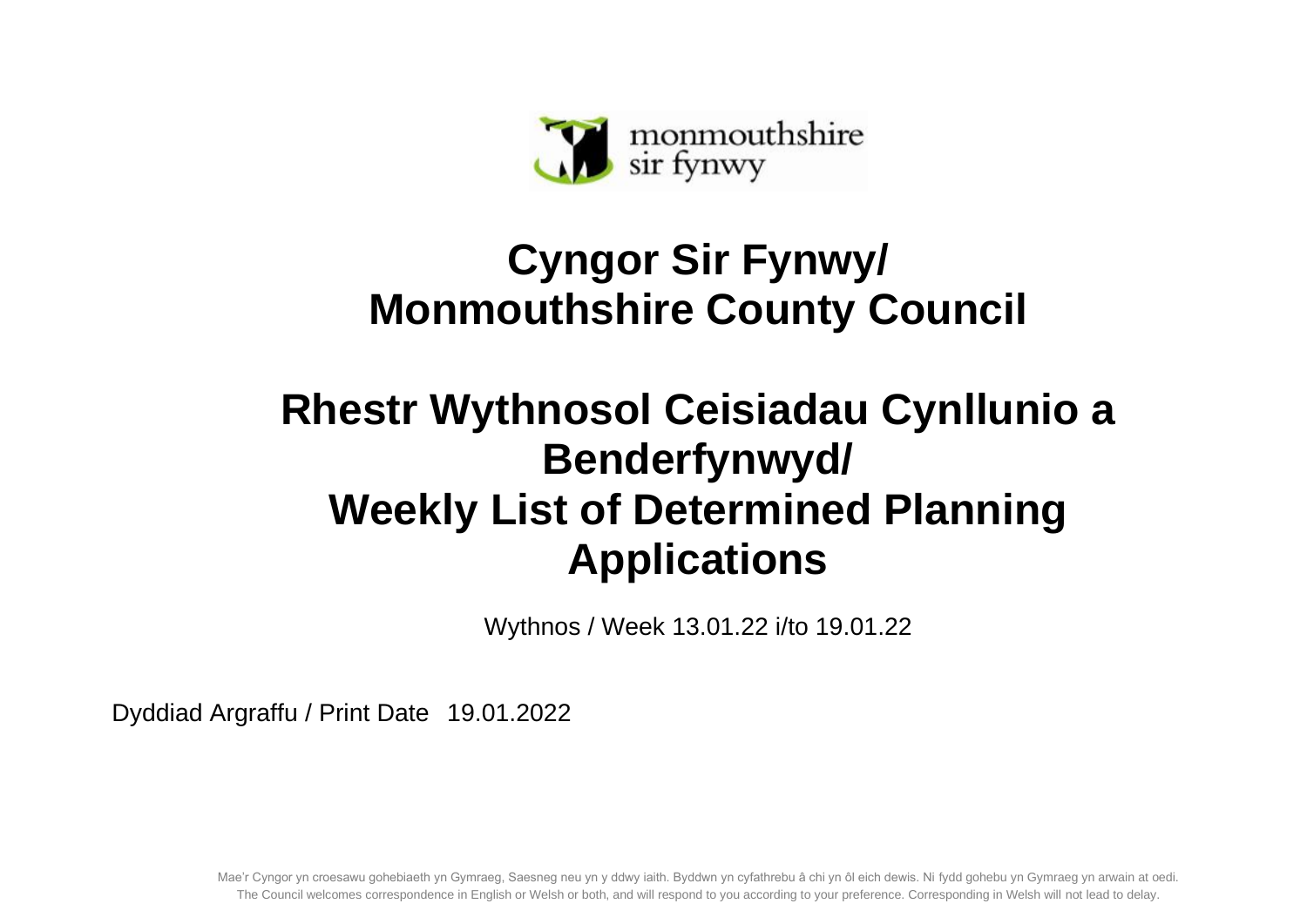| Ward/Ward                                                                                                   | <b>Rhif Cais/</b><br><b>Application</b><br><b>Number</b> | Disgrifia d o'r<br>Datblygiad/<br><b>Development</b><br><b>Description</b>                                      | <b>Cyfeiriad Safle/</b><br><b>Site Address</b>                                                                                                 | Penderfyniad/<br><b>Decision</b> | Dyddiad y<br>Penderfyniad/<br><b>Decision Date</b> | Lefel Penderfyniad/<br><b>Decision Level</b> |
|-------------------------------------------------------------------------------------------------------------|----------------------------------------------------------|-----------------------------------------------------------------------------------------------------------------|------------------------------------------------------------------------------------------------------------------------------------------------|----------------------------------|----------------------------------------------------|----------------------------------------------|
| <b>Crucorney</b><br>Plwyf/ Parish:<br>Grosmont<br>Community<br>Council                                      | DM/2021/01929                                            | Discharge of condition 3<br>relating to application<br>DC/2016/00787. (Bat<br>friendly working<br>methodology). | Post Office And<br><b>General Store</b><br>B4347 Grosmont<br><b>Bridge To</b><br><b>Whitehouse Farm</b><br>Grosmont<br>Monmouthshire<br>NP78EP | Approve                          | 18.01.2022                                         | Delegated Officer                            |
| <b>Cantref</b><br>Plwyf/ Parish:<br>Abergavenny<br><b>Town Council</b>                                      | DM/2021/01774                                            | Detached double garage<br>to replace existing prefab<br>single garage                                           | 2 Albany Road<br>Abergavenny<br>NP77BD                                                                                                         | Approve                          | 19.01.2022                                         | <b>Delegated Officer</b>                     |
| <b>Llantilio</b><br><b>Crossenny</b><br>Plwyf/ Parish:<br>Llangattock<br>Vibon Avel<br>Community<br>Council | DM/2021/01962                                            | Discharge of condition 3<br>relating to<br>DM/2020/00980<br>(approval of<br>Archaeologist).                     | Drybridge House<br><b>Brink Road</b><br><b>Skenfrith</b><br>Monmouthshire<br>NP78UH                                                            | Approve                          | 17.01.2022                                         | <b>Delegated Officer</b>                     |
| <b>Llantilio</b><br><b>Crossenny</b><br>Plwyf/ Parish:<br>Llangattock<br>Vibon Avel<br>Community<br>Council | DM/2022/00039                                            | Steel framed machinery<br>shed.                                                                                 | Atherstone<br>B4347 Turners<br>Wood To<br>Porthygaelod Farm<br>St Maughans<br>Monmouthshire<br><b>NP25 5QF</b>                                 | Acceptable                       | 17.01.2022                                         | Delegated Officer                            |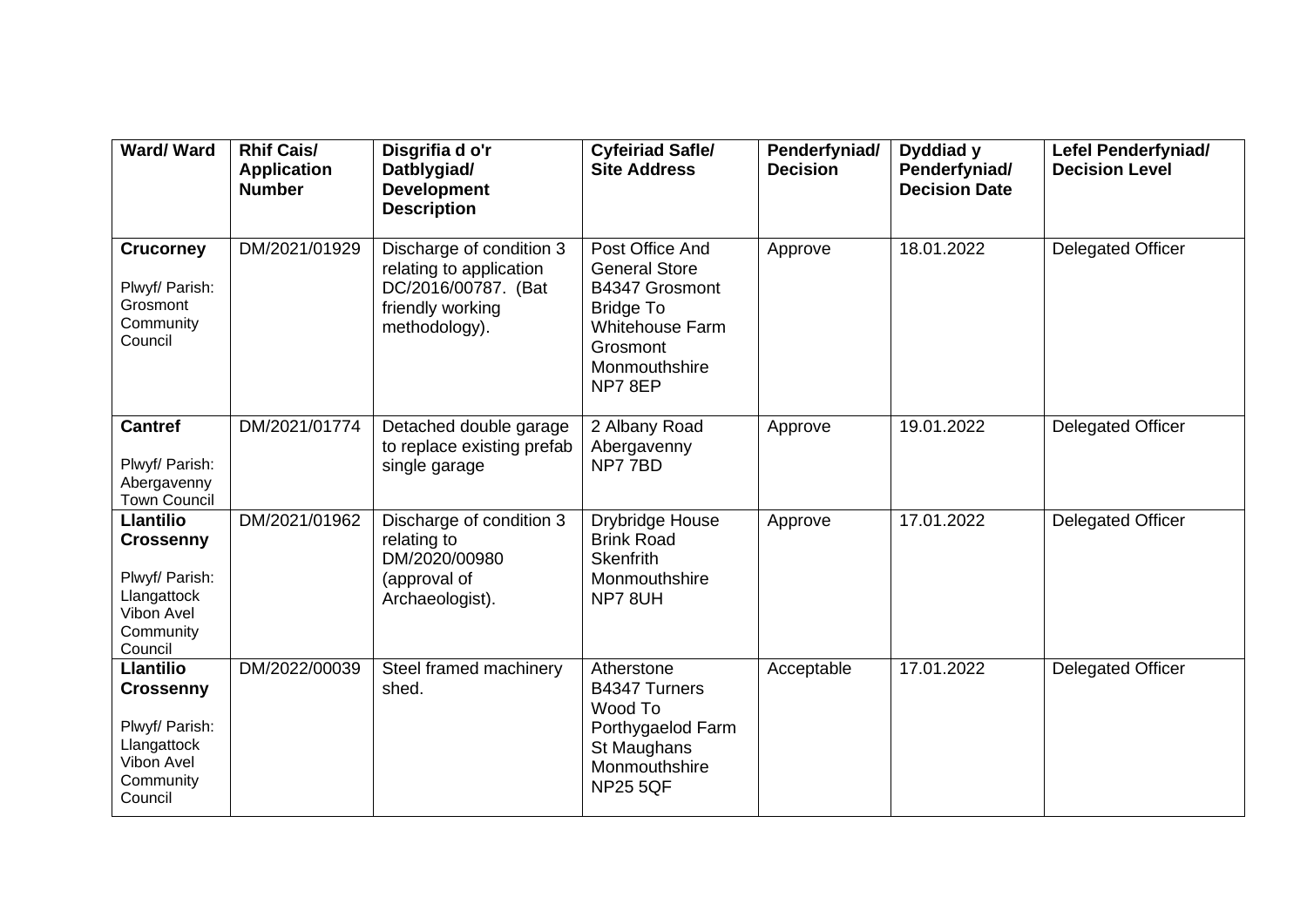| <b>Llanover</b><br>Plwyf/ Parish:<br>Llanarth<br>Community<br>Council                | DM/2021/01376 | Proposed two storey rear<br>extension with<br>associated works.                         | 2 Cae Capel<br><b>Great Oak</b><br>Bryngwyn<br><b>Usk</b><br>Monmouthshire<br><b>NP15 2AQ</b>                                                                       | Approve    | 13.01.2022 | <b>Committee Decision</b> |
|--------------------------------------------------------------------------------------|---------------|-----------------------------------------------------------------------------------------|---------------------------------------------------------------------------------------------------------------------------------------------------------------------|------------|------------|---------------------------|
| <b>Mitchel Troy</b><br>Plwyf/ Parish:<br><b>Mitchel Troy</b><br>Community<br>Council | DM/2022/00007 | Steel framed agricultural<br>storage building.                                          | Little Ty Bea Farm<br><b>School Road</b><br>Pen Yr Heol<br>Monmouth<br>Monmouthshire<br><b>NP25 4DT</b>                                                             | Acceptable | 14.01.2022 | Delegated Officer         |
| <b>Llanbadoc</b><br>Plwyf/ Parish:<br>Llanbadoc<br>Community<br>Council              | DM/2021/01966 | Retrospective consent<br>for demolition and<br>replacement of existing<br>conservatory. | Holly Cottage 1<br><b>Prospect Cottages</b><br>Dowlais Brook To<br><b>Woodside Trading</b><br>Estate<br>Llanbadoc<br><b>Usk</b><br>Monmouthshire<br><b>NP15 1TQ</b> | Approve    | 18.01.2022 | Delegated Officer         |
| Raglan<br>Plwyf/ Parish:<br>Raglan<br>Community<br>Council                           | DM/2022/00027 | Proposed new<br>agricultural building for<br>the storage of hay and<br>machinery.       | Proposed<br><b>Agricultural Building</b><br><b>Yscybor Newydd</b><br>Cottage<br><b>Usk Road</b><br>Raglan<br>Monmouthshire                                          | Acceptable | 14.01.2022 | Delegated Officer         |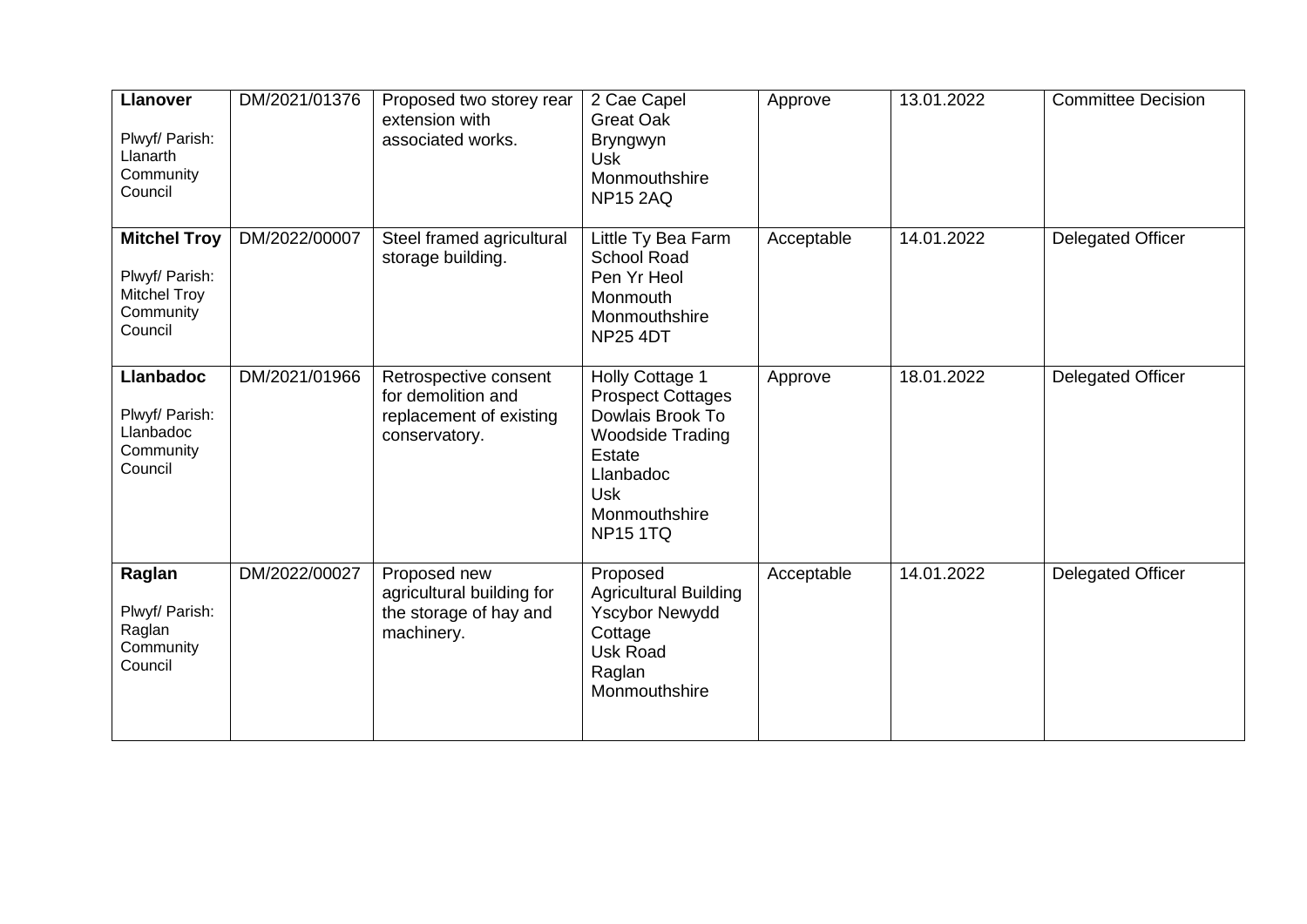| <b>Trellech</b><br><b>United</b><br>Plwyf/ Parish:<br>Trellech<br>United<br>Community<br>Council | DM/2021/01145 | Discharge of conditions<br>3, 6, 7 and 9 of planning<br>consent DM/2019/02053<br>(Construction Traffic<br>Management Plan,<br><b>Construction Phase</b><br>Health and Safety Plan,<br>10 year Green<br>Infrastructure<br>Management Plan)                                                                  | Site Adjacent To<br>The B4293 And<br><b>Church Road</b><br>Llanishen<br>Chepstow                           | Approve | 17.01.2022 | <b>Delegated Officer</b> |
|--------------------------------------------------------------------------------------------------|---------------|------------------------------------------------------------------------------------------------------------------------------------------------------------------------------------------------------------------------------------------------------------------------------------------------------------|------------------------------------------------------------------------------------------------------------|---------|------------|--------------------------|
| <b>Trellech</b><br><b>United</b><br>Plwyf/ Parish:<br>Trellech<br>United<br>Community<br>Council | DM/2021/01871 | Addition of a new first<br>floor external door &<br>Juliet balcony to existing<br>dormer bungalow.                                                                                                                                                                                                         | Carrick<br><b>Narth Lane</b><br>The Narth<br>Monmouth<br>Monmouthshire<br><b>NP25 4QH</b>                  | Approve | 19.01.2022 | <b>Delegated Officer</b> |
| <b>Trellech</b><br><b>United</b><br>Plwyf/ Parish:<br>Trellech<br>United<br>Community<br>Council | DM/2021/01905 | Proposed single storey<br>extension to rear of<br>property together with<br>associated works and<br>demolition of existing<br>extension.                                                                                                                                                                   | Jasmine Cottage<br><b>Church Street</b><br>Trellech<br>Monmouth<br>Monmouthshire<br><b>NP25 4PA</b>        | Approve | 14.01.2022 | <b>Delegated Officer</b> |
| <b>Trellech</b><br><b>United</b><br>Plwyf/ Parish:<br>Trellech<br>United<br>Community<br>Council | DM/2021/02027 | Ash to be removed due<br>to stage 3 leading into<br>stage 4 ash dieback,<br>there is significant<br>branch damage and<br>signs of disease. Also<br>has a greater that 20%<br>lean towards the road<br>and neighbouring<br>property. The base of the<br>ash tree is also rooted in<br>a old stone wall on a | <b>Unicorn Cottage</b><br><b>Chapel Road</b><br>Whitebrook<br>Monmouth<br>Monmouthshire<br><b>NP25 4TU</b> | Approve | 18.01.2022 | <b>Delegated Officer</b> |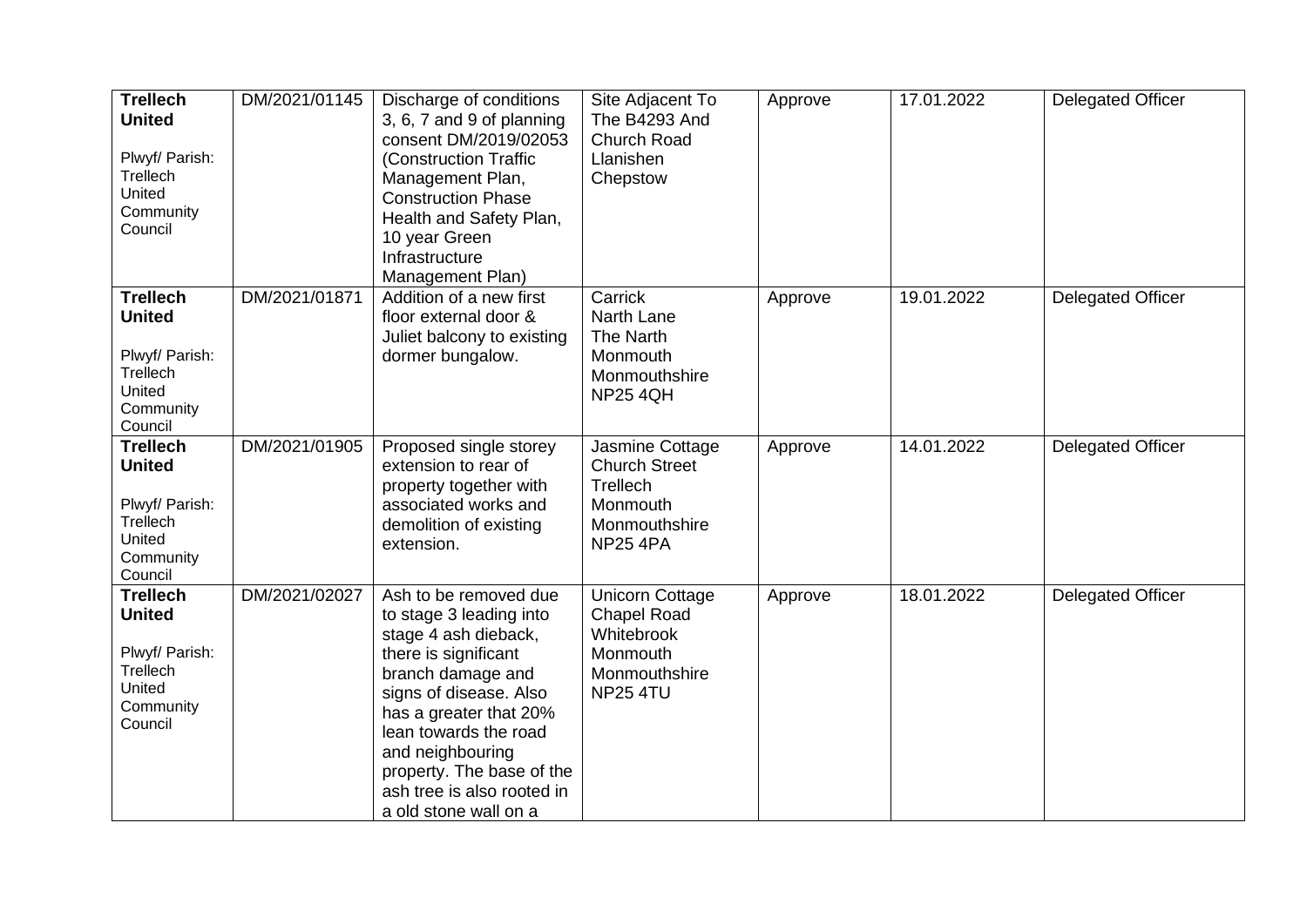|                                                                       |               | steep bank which is<br>already unstable.<br>The Holley is in a hedge<br>line over a lane leading<br>up towards the Cider<br>Mill, underneath low<br>power lines. The<br>branches are low and<br>hitting vehicles using the<br>lane, however the main<br>priority is the power lines<br>which it is within 3<br>meters of. |                                                                                                         |         |            |                          |
|-----------------------------------------------------------------------|---------------|---------------------------------------------------------------------------------------------------------------------------------------------------------------------------------------------------------------------------------------------------------------------------------------------------------------------------|---------------------------------------------------------------------------------------------------------|---------|------------|--------------------------|
| <b>Usk</b><br>Plwyf/ Parish:<br>Usk Town<br>Council                   | DM/2021/01930 | Proposed replacement<br>rear extension and attic<br>conversion.                                                                                                                                                                                                                                                           | 15 Conigar Crescent<br><b>Usk</b><br>Monmouthshire<br><b>NP15 1RX</b>                                   | Approve | 17.01.2022 | <b>Delegated Officer</b> |
| <b>Devauden</b><br>Plwyf/ Parish:<br>Llangwm<br>Community<br>Council  | DM/2021/00440 | Repairs, re-roofing, new<br>windows, alterations to<br>chimneys, new<br>greenhouse, internal<br>alterations                                                                                                                                                                                                               | Allt Y Bela<br>Alltybella Road<br>Llangeview<br><b>NP15 1EZ</b>                                         | Approve | 17.01.2022 | <b>Delegated Officer</b> |
| <b>Devauden</b><br>Plwyf/ Parish:<br>Llangwm<br>Community<br>Council  | DM/2021/00441 | Repairs, re-roofing, new<br>windows, alterations to<br>chimneys, new<br>greenhouse, internal<br>alterations.                                                                                                                                                                                                              | Allt Y Bela<br>Alltybella Road<br>Llangeview<br><b>NP15 1EZ</b>                                         | Approve | 17.01.2022 | <b>Delegated Officer</b> |
| <b>Devauden</b><br>Plwyf/ Parish:<br>Devauden<br>Community<br>Council | DM/2021/01718 | Installation of a south<br>facing ground-based<br>Photo Voltaic array<br>totalling some 60 sq<br>metres.                                                                                                                                                                                                                  | <b>Crooked Billets</b><br>B4293 Nex Common<br>To Cobblers Hill<br>Devauden<br>Monmouthshire<br>NP16 6NW | Approve | 14.01.2022 | <b>Delegated Officer</b> |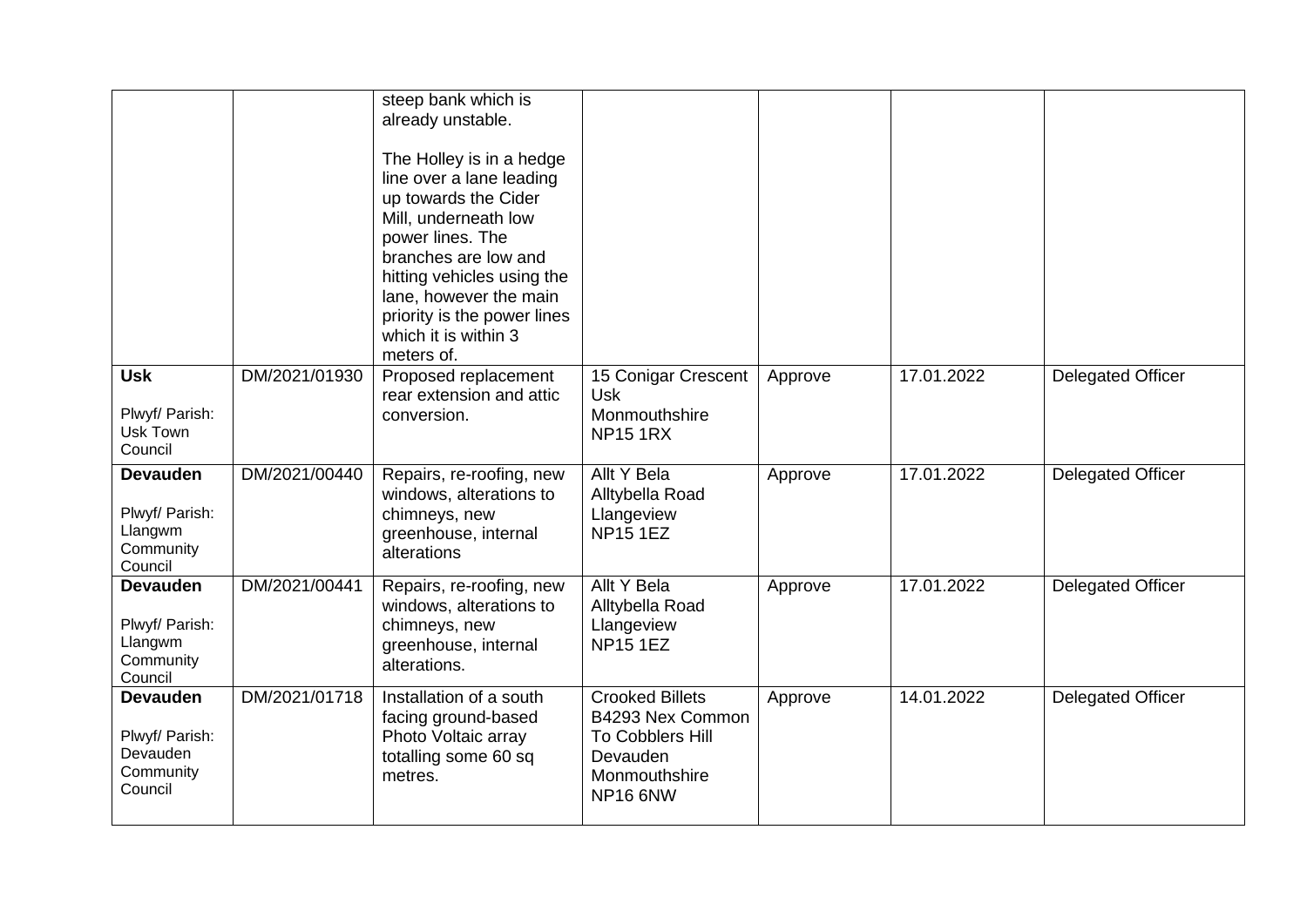| <b>Dixton With</b><br><b>Osbaston</b><br>Plwyf/ Parish:<br>Monmouth<br><b>Town Council</b> | DM/2021/01242 | Two storey extension to<br>rear of property. Single<br>storey extension to<br>side/rear of property.<br>Replacement porch<br>canopy, Timber cladding<br>to first floor external<br>walls.                                                                                                | Perinton<br><b>Highfield Road</b><br>Osbaston<br>Monmouth<br>Monmouthshire<br>NP25 3HR                | Approve | 17.01.2022 | <b>Delegated Officer</b> |
|--------------------------------------------------------------------------------------------|---------------|------------------------------------------------------------------------------------------------------------------------------------------------------------------------------------------------------------------------------------------------------------------------------------------|-------------------------------------------------------------------------------------------------------|---------|------------|--------------------------|
| <b>Dixton With</b><br><b>Osbaston</b><br>Plwyf/ Parish:<br>Monmouth<br><b>Town Council</b> | DM/2021/02029 | Conversion of existing<br>outbuilding to provide<br>supplementary habitable<br>accommodation to main<br>dwelling, and associated<br>works.                                                                                                                                               | 15A Dixton Close<br>Monmouth<br>Monmouthshire<br>NP25 3HE                                             | Approve | 17.01.2022 | <b>Delegated Officer</b> |
| <b>Drybridge</b><br>Plwyf/ Parish:<br>Monmouth<br><b>Town Council</b>                      | DM/2021/01107 | Change of use from A2<br>offices to C3 Single<br>Dwelling House.                                                                                                                                                                                                                         | 9 Agincourt Street<br>Monmouth<br>Monmouthshire<br><b>NP25 3DZ</b>                                    | Approve | 18.01.2022 | <b>Delegated Officer</b> |
| <b>Drybridge</b><br>Plwyf/ Parish:<br>Monmouth<br><b>Town Council</b>                      | DM/2021/01919 | Rear single storey<br>extension to create<br>additional consulting<br>room at the Monmouth<br><b>Hearing Centre to</b><br>include replacement roof<br>and associated works.                                                                                                              | 109 Monnow Street<br>Monmouth<br>Monmouthshire<br><b>NP25 3EG</b>                                     | Approve | 19.01.2022 | <b>Delegated Officer</b> |
| Mill<br>Plwyf/ Parish:<br>Magor With<br>Undy<br>Community<br>Council                       | DM/2021/01612 | Removal of condition 4<br>relating to<br>DM/2021/00684. The<br>owners would like the<br>limit of 5 cars to be<br>increased to 20 when the<br>petrol station is not in<br>use for fuelling vehicles.<br>The premises which is<br>subject of this application<br>shall be used as a petrol | <b>Reliance House</b><br><b>Newport Road</b><br>Magor<br>Caldicot<br>Monmouthshire<br><b>NP26 3EQ</b> | Approve | 17.01.2022 | <b>Delegated Officer</b> |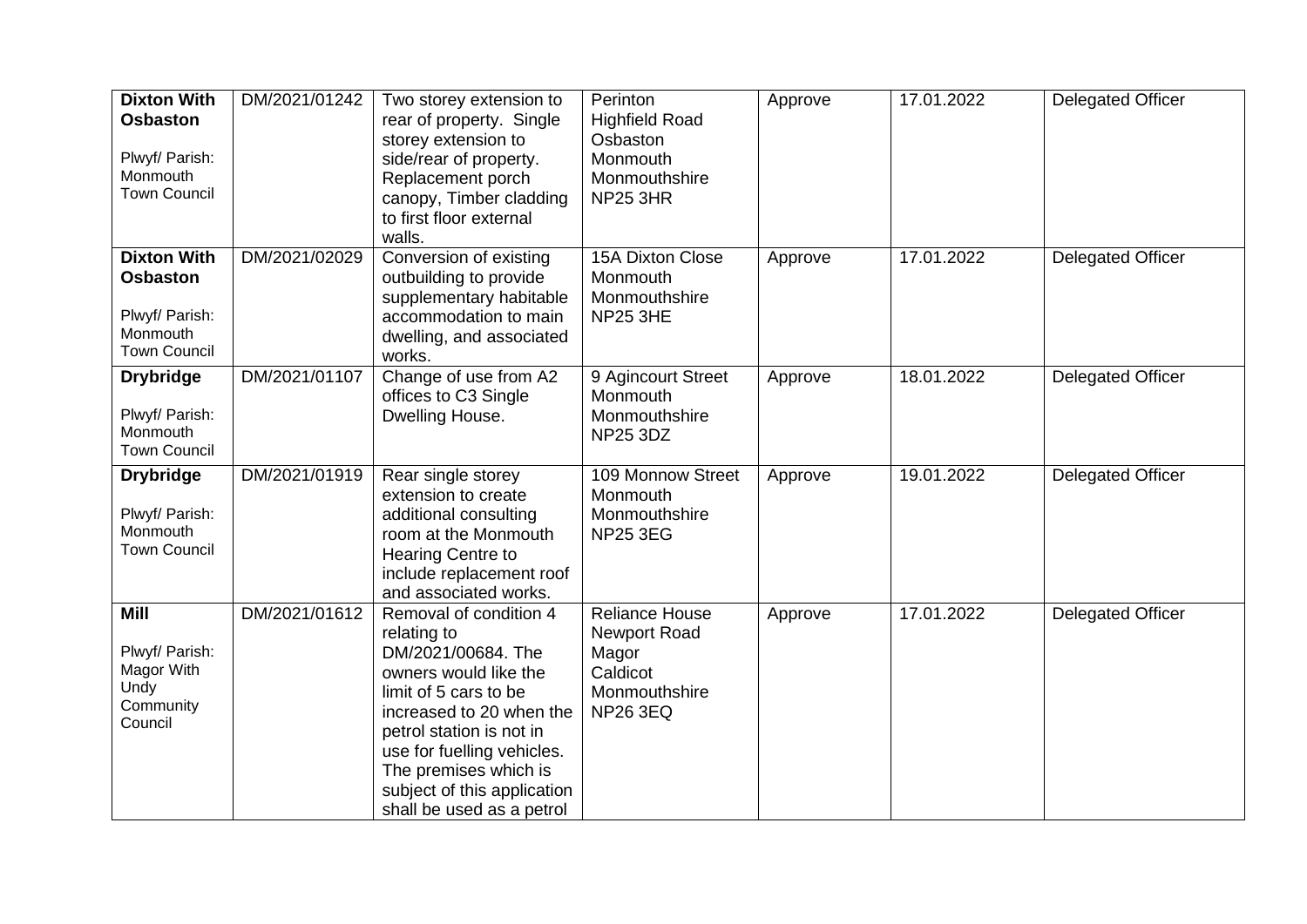|                                                                         |               | filling station, car wash<br>and motor vehicle sales<br>only and for no other<br>use. There shall be no<br>more than 5 vehicles<br>displayed for sale, on the<br>site at any one time<br>whilst the petrol filling<br>operations are in use.<br><b>Should Petrol filling</b><br>operations be suspended<br>then the site can be used<br>for the display and sale<br>of up to 20 vehicles. |                                                                                                                           |         |            |                          |
|-------------------------------------------------------------------------|---------------|-------------------------------------------------------------------------------------------------------------------------------------------------------------------------------------------------------------------------------------------------------------------------------------------------------------------------------------------------------------------------------------------|---------------------------------------------------------------------------------------------------------------------------|---------|------------|--------------------------|
| Mill<br>Plwyf/ Parish:<br>Magor With<br>Undy<br>Community<br>Council    | DM/2021/02056 | Ash - pollard to previous<br>points at 4m.<br>Sweet Chestnut - pollard<br>to 3m and allow to<br>decline in place.                                                                                                                                                                                                                                                                         | <b>Undy House</b><br><b>Grange Road</b><br>Knollbury<br>Magor<br>Caldicot<br>Monmouthshire<br><b>NP26 3BX</b>             | Approve | 18.01.2022 | Delegated Officer        |
| <b>Shirenewton</b><br>Plwyf/ Parish:<br>Mathern<br>Community<br>Council | DM/2021/02043 | To pollard an avenue of<br>14 Lime Trees.                                                                                                                                                                                                                                                                                                                                                 | The Old Gym<br><b>Mounton House</b><br>Park<br><b>Bayfield Road</b><br><b>Mounton</b><br>Monmouthshire<br><b>NP16 6LA</b> | Approve | 18.01.2022 | <b>Delegated Officer</b> |
| <b>Shirenewton</b><br>Plwyf/ Parish:<br>Mathern<br>Community<br>Council | DM/2022/00012 | Between ST 51259<br>93110 and ST 51130<br>93207 along Smooth<br>Stones.<br>1) Remove willow tree<br>that has grown almost<br>horizontally and is                                                                                                                                                                                                                                          | Monks Rest<br><b>Bayfield Road</b><br><b>Mounton</b><br>Chepstow<br>Monmouthshire<br><b>NP16 6AF</b>                      | Approve | 18.01.2022 | <b>Delegated Officer</b> |